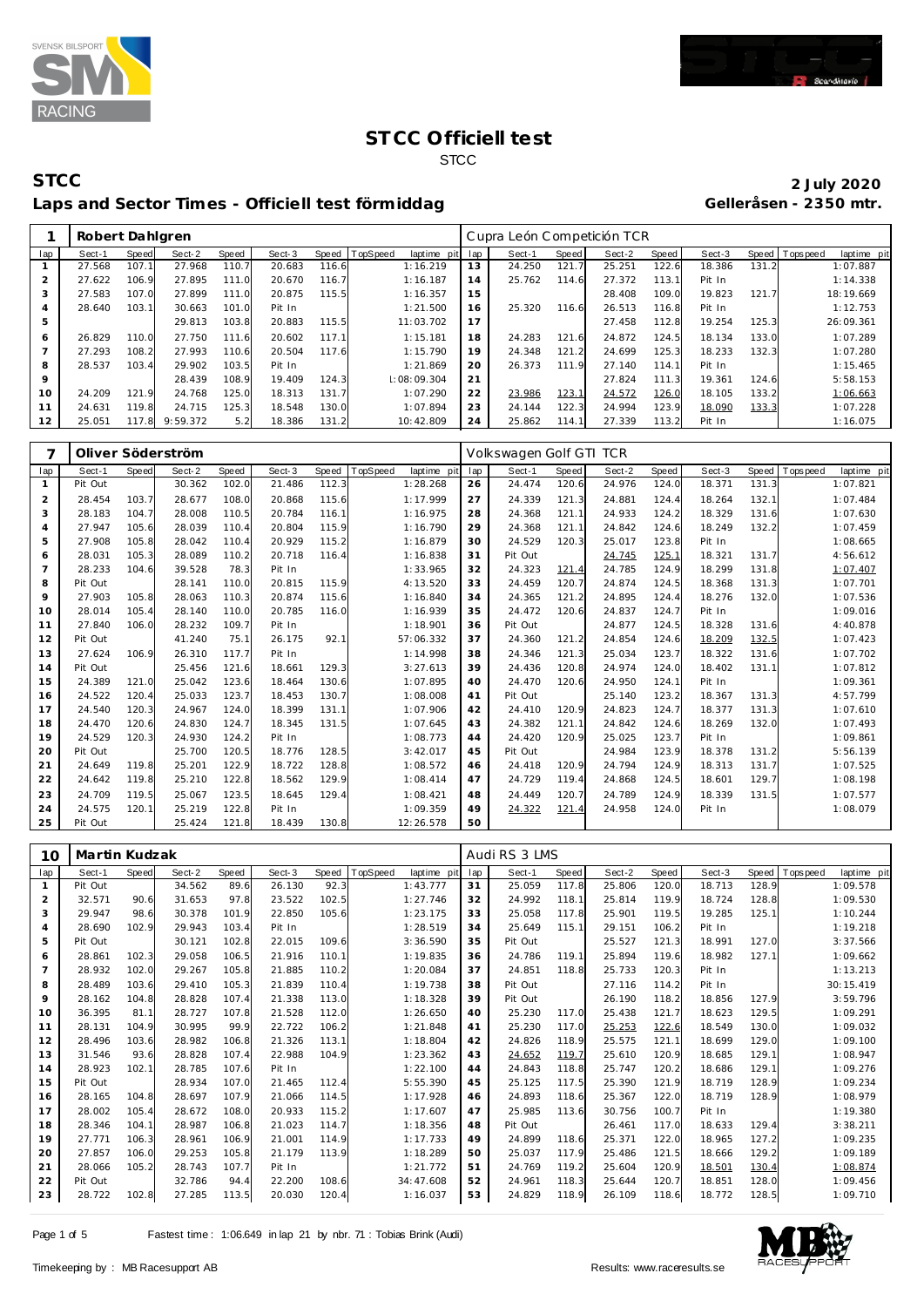



## **STCC 2 July 2020**

#### Laps and Sector Times - Officiell test förmiddag **Gelleråsen - 2350 mtr.**

#### 24 26.142 112.9 26.852 115.3 19.444 124.0 1:12.438<br>25 25.397 116.2 26.192 118.2 Pit In 1:16.420 25.397 116.2 26.192 118.2 Pit In 1:16.420 Pit Out 26.837 115.4 19.191 125.7 4:06.180 27 25.642 115.1 26.019 119.0 19.135 126.1 1:10.796<br>28 25.615 115.2 25.643 120.7 18.997 127.0 1:10.255 28 25.615 115.2 25.643 120.7 18.997 127.0 1:10.255<br>29 25.338 116.5 25.573 121.1 18.664 129.2 1:09.575 25.338 116.5 25.573 121.1 18.664 129.2 1:09.575 25.401 116.2 25.560 121.1 18.673 129.2 1:09.634 **54** 24.826 118.9 29.040 106.6 Pit In 1:19.412<br>**55** Pit Out 26.783 115.6 19.191 125.7 5:23.092 Pit Out 26.783 115.6 19.191 125.7 5:23.092 25.153 117.4 25.517 121.3 18.792 128.4 1:09.462 25.006 118.1 25.413 121.8 18.654 129.3 1:09.073 25.012 118.0 25.487 121.5 18.884 127.7 1:09.383 25.081 117.7 29.096 106.4 Pit In 1:17.485

| 12             | Rob Huff |              |        |       |        |       |          |             |     | Volkswagen Golf GTI TCR |       |        |       |        |       |          |             |
|----------------|----------|--------------|--------|-------|--------|-------|----------|-------------|-----|-------------------------|-------|--------|-------|--------|-------|----------|-------------|
| lap            | Sect-1   | <b>Speed</b> | Sect-2 | Speed | Sect-3 | Speed | TopSpeed | laptime pit | lap | Sect-1                  | Speed | Sect-2 | Speed | Sect-3 | Speed | Topspeed | laptime pit |
|                | Pit Out  |              | 29.077 | 106.5 | 22.049 | 109.4 |          | 1:24.873    | 21  | 24.103                  | 122.5 | 24.791 | 124.9 | 18.247 | 132.2 |          | 1:07.141    |
| $\overline{2}$ | 27.302   | 108.1        | 27.944 | 110.8 | 20.523 | 117.5 |          | 1:15.769    | 22  | 24.211                  | 121.9 | 24.895 | 124.4 | 18.236 | 132.3 |          | 1:07.342    |
| 3              | 27.339   | 108.0        | 27.945 | 110.8 | 21.075 | 114.4 |          | 1:16.359    | 23  | 33.373                  | 88.5  | 25.710 | 120.4 | 18.390 | 131.2 |          | 1:17.473    |
| 4              | 27.497   | 107.4        | 27.909 | 110.9 | 20.862 | 115.6 |          | 1:16.268    | 24  | 24.292                  | 121.5 | 25.029 | 123.7 | Pit In |       |          | 1:08.595    |
| 5              | 27.470   | 107.5        | 28.071 | 110.3 | 20.768 | 116.1 |          | 1:16.309    | 25  | Pit Out                 |       | 26.635 | 116.2 | 19.114 | 126.2 |          | 7:23.908    |
| 6              | 28.288   | 104.4        | 29.333 | 105.5 | Pit In |       |          | 1:18.698    | 26  | 24.525                  | 120.4 | 24.872 | 124.5 | 18.413 | 131.0 |          | 1:07.810    |
| $\overline{7}$ | Pit Out  |              | 31.429 | 98.5  | 20.832 | 115.8 |          | 3:53.282    | 27  | 24.228                  | 121.8 | 24.877 | 124.5 | 18.339 | 131.5 |          | 1:07.444    |
| 8              | 27.713   | 106.5        | 27.760 | 111.5 | 20.484 | 117.8 |          | 1:15.957    | 28  | 24.244                  | 121.8 | 24.923 | 124.2 | 18.386 | 131.2 |          | 1:07.553    |
| 9              | 27.482   | 107.4        | 27.800 | 111.4 | 20.569 | 117.3 |          | 1:15.851    | 29  | 24.595                  | 120.0 | 24.956 | 124.1 | 18.379 | 131.2 |          | 1:07.930    |
| 10             | 27.459   | 107.5        | 27.766 | 111.5 | 20.427 | 118.1 |          | 1:15.652    | 30  | 24.793                  | 119.1 | 25.028 | 123.7 | Pit In |       |          | 1:09.779    |
| 11             | 27.665   | 106.7        | 27.806 | 111.3 | 20.455 | 117.9 |          | 1:15.926    | 31  | Pit Out                 |       | 26.039 | 118.9 | 19.087 | 126.4 |          | 11:08.787   |
| 12             | 27.513   | 107.3        | 28.443 | 108.8 | Pit In |       |          | 1:17.790    | 32  | 24.178                  | 122.1 | 25.085 | 123.4 | 18.354 | 131.4 |          | 1:07.617    |
| 13             | Pit Out  |              | 27.270 | 113.5 | Pit In |       |          | 1:02:26.896 | 33  | 24.248                  | 121.7 | 25.073 | 123.5 | 18.327 | 131.6 |          | 1:07.648    |
| 14             | Pit Out  |              | 29.995 | 103.2 | 19.188 | 125.7 |          | 3:44.109    | 34  | 25.046                  | 117.9 | 25.374 | 122.0 | 19.001 | 126.9 |          | 1:09.421    |
| 15             | 24.327   | 121.3        | 24.900 | 124.3 | 18.345 | 131.5 |          | 1:07.572    | 35  | 24.592                  | 120.0 | 25.016 | 123.8 | Pit In |       |          | 1:09.580    |
| 16             | 24.252   | 121.7        | 24.827 | 124.7 | 18.241 | 132.2 |          | 1:07.320    | 36  | Pit Out                 |       | 26.739 | 115.8 | 19.376 | 124.5 |          | 4:26.825    |
| 17             | 25.919   | 113.9        | 27.374 | 113.1 | 19.339 | 124.7 |          | 1:12.632    | 37  | 24.288                  | 121.5 | 24.953 | 124.1 | 18.318 | 131.7 |          | 1:07.559    |
| 18             | 25.181   | 117.2        | 27.034 | 114.5 | Pit In |       |          | 1:12.925    | 38  | 24.337                  | 121.3 | 25.167 | 123.0 | 18.462 | 130.6 |          | 1:07.966    |
| 19             | Pit Out  |              | 27.097 | 114.3 | Pit In |       |          | 57:03.690   | 39  | 24.149                  | 122.2 | 24.907 | 124.3 | Pit In |       |          | 1:08.737    |
| 20             | Pit Out  |              | 26.868 | 115.2 | 18.906 | 127.6 |          | 3:38.640    | 40  |                         |       |        |       |        |       |          |             |

| 19             |         |       | Mikaela Ählin-Kottulinsky |       |        |       |          |             |     | Cupra León TCR |       |        |       |        |       |            |             |
|----------------|---------|-------|---------------------------|-------|--------|-------|----------|-------------|-----|----------------|-------|--------|-------|--------|-------|------------|-------------|
| lap            | Sect-1  | Speed | Sect-2                    | Speed | Sect-3 | Speed | TopSpeed | laptime pit | lap | Sect-1         | Speed | Sect-2 | Speed | Sect-3 | Speed | T ops peed | laptime pit |
|                | Pit Out |       | 28.492                    | 108.7 | Pit In |       |          | 1:24.052    | 15  | 24.714         | 119.4 | 25.319 | 122.3 | 18.764 | 128.5 |            | 1:08.797    |
| 2              | Pit Out |       | 27.859                    | 111.1 | 20.573 | 117.2 |          | 5:05.060    | 16  | 24.953         | 118.3 | 25.307 | 122.3 | 18.841 | 128.0 |            | 1:09.101    |
| 3              | 27.610  | 106.9 | 27.713                    | 111.7 | 20.680 | 116.6 |          | 1:16.003    | 17  | 24.920         | 118.5 | 25.245 | 122.6 | Pit In |       |            | 1:09.379    |
| 4              | 27.909  | 105.8 | 27.800                    | 111.4 | 21.492 | 112.2 |          | 1:17.201    | 18  | Pit Out        |       | 25.951 | 119.3 | 19.098 | 126.3 |            | 22:44.750   |
| 5              | 27.935  | 105.7 | 28.127                    | 110.1 | 20.879 | 115.5 |          | 1:16.941    | 19  | 24.713         | 119.5 | 25.239 | 122.7 | 18.579 | 129.8 |            | 1:08.531    |
| 6              | 27.915  | 105.7 | 38.096                    | 81.3  | Pit In |       |          | 1:31.149    | 20  | 24.599         | 120.0 | 24.921 | 124.2 | 18.754 | 128.6 |            | 1:08.274    |
| $\overline{7}$ | Pit Out |       | 28.210                    | 109.7 | 20.805 | 115.9 |          | 10:25.880   | 21  | 24.673         | 119.6 | 26.516 | 116.8 | 18.875 | 127.8 |            | 1:10.064    |
| 8              | 27.441  | 107.6 | 27.923                    | 110.9 | 20.686 | 116.6 |          | 1:16.050    | 22  | 24.693         | 119.5 | 25.311 | 122.3 | Pit In |       |            | 1:08.835    |
| 9              | 27.801  | 106.2 | 27.992                    | 110.6 | 20.684 | 116.6 |          | 1:16.477    | 23  | Pit Out        |       | 30.879 | 100.3 | 20.081 | 120.1 |            | 28:43.090   |
| 10             | 37.581  | 78.6  | 30.243                    | 102.4 | Pit In |       |          | 1:30.566    | 24  | 24.475         | 120.6 | 25.338 | 122.2 | 18.537 | 130.1 |            | 1:08.350    |
| 11             | Pit Out |       | 28.536                    | 108.5 | 20.114 | 119.9 |          | 20:46.588   | 25  | 24.296         | 121.5 | 24.668 | 125.5 | 18.342 | 131.5 |            | 1:07.306    |
| 12             | 26.722  | 110.5 | 26.484                    | 116.9 | 19.487 | 123.8 |          | 1:12.693    | 26  | 24.250         | 121.7 | 24.704 | 125.3 | 18.329 | 131.6 |            | 1:07.283    |
| 13             | 28.325  | 104.2 | 27.307                    | 113.4 | Pit In |       |          | 1:16.375    | 27  | 24.737         | 119.3 | 24.809 | 124.8 | Pit In |       |            | 1:07.827    |
| 14             | Pit Out |       | 26.080                    | 118.7 | 19.011 | 126.9 |          | 21:33.156   | 28  |                |       |        |       |        |       |            |             |

| 20  |         |              | Mattias Andersson |       |        |       |                 |             |     | Honda Civic FK2 TCR |       |        |       |        |              |           |             |
|-----|---------|--------------|-------------------|-------|--------|-------|-----------------|-------------|-----|---------------------|-------|--------|-------|--------|--------------|-----------|-------------|
| lap | Sect-1  | <b>Speed</b> | Sect-2            | Speed | Sect-3 | Speed | <b>TopSpeed</b> | laptime pit | lap | Sect-1              | Speed | Sect-2 | Speed | Sect-3 | <b>Speed</b> | Tops peed | laptime pit |
|     | Pit Out |              | 29.027            | 106.7 | 20.830 | 115.8 |                 | 1:23.107    | 16  | 25.872              | 114.1 | 25.781 | 120.1 | 19.251 | 125.3        |           | 1:10.904    |
| 2   | 26.993  | 109.4        | 26.109            | 118.6 | 19.544 | 123.4 |                 | 1:12.646    | 17  | 24.340              | 121.3 | 24.687 | 125.4 | 18.285 | 131.9        |           | 1:07.312    |
| 3   | 24.693  | 119.5        | 24.865            | 124.5 | 18.620 | 129.5 |                 | 1:08.178    | 18  | 24.309              | 121.4 | 24.640 | 125.6 | 18.529 | 130.2        |           | 1:07.478    |
| 4   | 24.620  | 119.9        | 24.755            | 125.1 | 18.612 | 129.6 |                 | 1:07.987    | 19  | 25.242              | 116.9 | 25.686 | 120.5 | Pit In |              |           | 1:12.146    |
| 5   | 24.526  | 120.4        | 24.719            | 125.2 | 18.436 | 130.8 |                 | 1:07.681    | 20  | Pit Out             |       | 27.838 | 111.2 | 19.996 | 120.6        |           | 5:41.669    |
| 6   | 24.528  | 120.4        | 24.862            | 124.5 | 18.588 | 129.8 |                 | 1:07.978    | 21  | 25.339              | 116.5 | 25.567 | 121.1 | 18.671 | 129.2        |           | 1:09.577    |
|     | 25.694  | 114.9        | 26.732            | 115.8 | Pit In |       |                 | 1:14.783    | 22  | 24.256              | 121.7 | 24.655 | 125.6 | 18.406 | 131.0        |           | 1:07.317    |
| 8   | Pit Out |              | 26.561            | 116.6 | 19.669 | 122.6 |                 | 40:40.777   | 23  | 24.409              | 120.9 | 24.801 | 124.8 | 18.335 | 131.6        |           | 1:07.545    |
| 9   | 24.837  | 118.9        | 24.951            | 124.1 | 18.611 | 129.6 |                 | 1:08.399    | 24  | 24.268              | 121.6 | 24.875 | 124.5 | Pit In |              |           | 1:12.065    |
| 10  | 24.362  | 121.2        | 24.813            | 124.8 | 18.446 | 130.8 |                 | 1:07.621    | 25  | Pit Out             |       | 27.653 | 112.0 | 19.804 | 121.8        |           | 5:34.962    |
| 11  | 24.415  | 120.9        | 25.284            | 122.4 | Pit In |       |                 | 1:13.645    | 26  | 25.878              | 114.1 | 28.217 | 109.7 | 18.894 | 127.7        |           | 1:12.989    |
| 12  | Pit Out |              | 27.213            | 113.8 | 19.259 | 125.2 |                 | 9:00.208    | 27  | 24.351              | 121.2 | 24.735 | 125.2 | 18.365 | 131.3        |           | 1:07.451    |
| 13  | 24.281  | 121.6        | 24.453            | 126.6 | 18.359 | 131.4 |                 | 1:07.093    | 28  | 24.393              | 121.0 | 26.260 | 117.9 | 18.729 | 128.8        |           | 1:09.382    |
| 14  | 25.581  | 115.4        | 27.216            | 113.8 | Pit In |       |                 | 1:16.099    | 29  | 28.024              | 105.3 | 27.956 | 110.7 | Pit In |              |           | 1:19.025    |
| 15  | Pit Out |              | 27.186            | 113.9 | 19.802 | 121.8 |                 | 4:14.665    | 30  |                     |       |        |       |        |              |           |             |

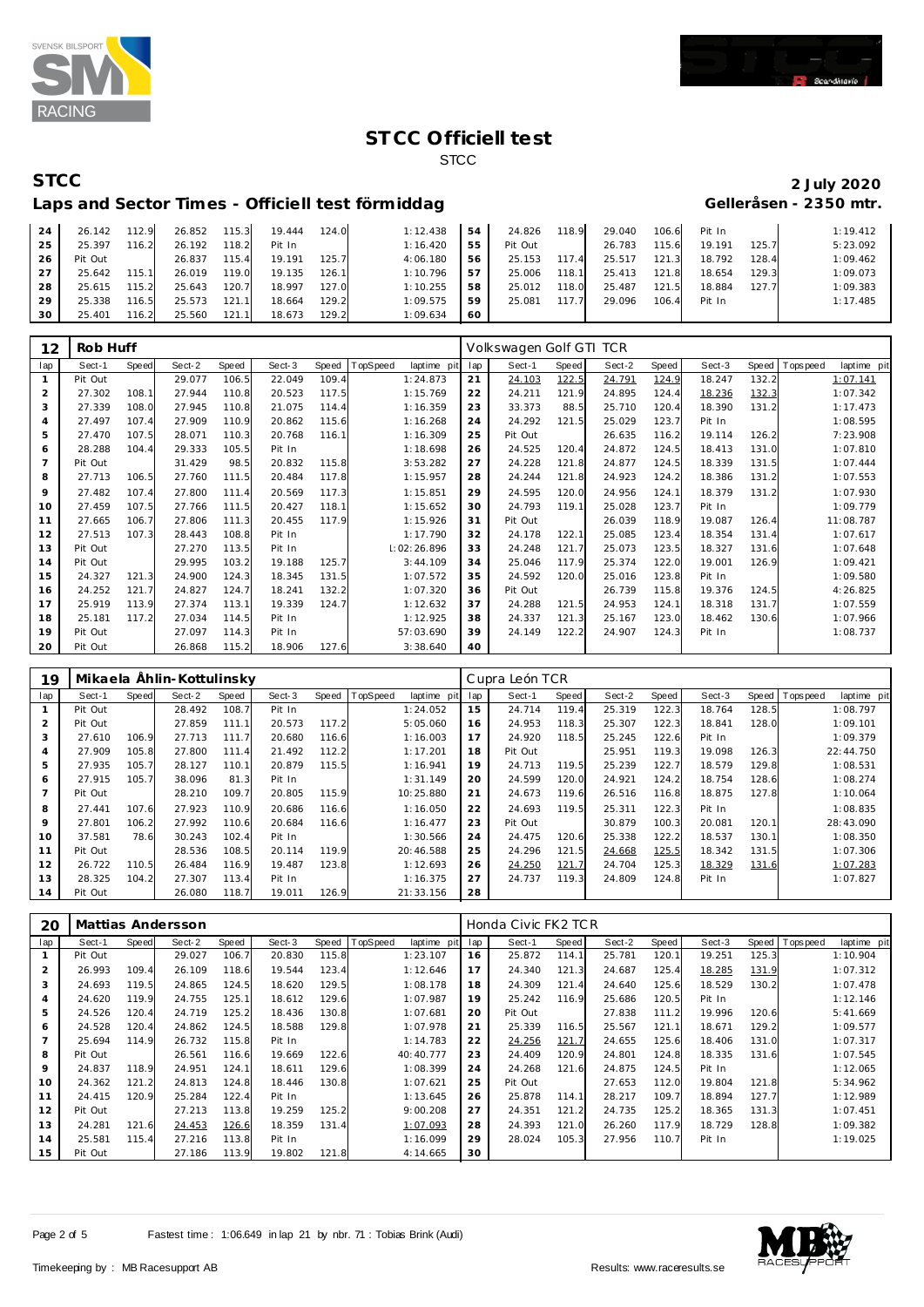



#### **STCC 2 July 2020** Laps and Sector Times - Officiell test förmiddag

| 21             | Andreas Ahlberg |              |        |       |        |       |          |             |     | Volkswagen Golf GTI TCR |       |        |       |        |       |             |             |
|----------------|-----------------|--------------|--------|-------|--------|-------|----------|-------------|-----|-------------------------|-------|--------|-------|--------|-------|-------------|-------------|
| lap            | Sect-1          | <b>Speed</b> | Sect-2 | Speed | Sect-3 | Speed | TopSpeed | laptime pit | lap | Sect-1                  | Speed | Sect-2 | Speed | Sect-3 | Speed | T ops pee d | laptime pit |
|                | Pit Out         |              | 33.805 | 91.6  | 21.626 | 111.5 |          | 1:27.852    | 20  | 24.878                  | 118.7 | 25.748 | 120.2 | Pit In |       |             | 1:09.030    |
| $\overline{2}$ | 28.523          | 103.5        | 28.257 | 109.6 | 20.498 | 117.7 |          | 1:17.278    | 21  | Pit Out                 |       | 25.450 | 121.7 | 18.582 | 129.8 |             | 3:33.046    |
| 3              | 28.031          | 105.3        | 28.079 | 110.3 | 20.556 | 117.3 |          | 1:16.666    | 22  | 25.569                  | 115.5 | 25.084 | 123.4 | 18.553 | 130.0 |             | 1:09.206    |
| $\overline{4}$ | 27.978          | 105.5        | 29.670 | 104.3 | Pit In |       |          | 1:20.428    | 23  | 24.401                  | 121.0 | 25.087 | 123.4 | 18.497 | 130.4 |             | 1:07.985    |
| 5              | Pit Out         |              | 32.030 | 96.7  | 21.567 | 111.8 |          | 5:53.227    | 24  | 25.092                  | 117.6 | 28.016 | 110.5 | 18.845 | 128.0 |             | 1:11.953    |
| 6              | 27.738          | 106.4        | 27.878 | 111.1 | 20.347 | 118.5 |          | 1:15.963    | 25  | 24.472                  | 120.6 | 25.167 | 123.0 | 18.318 | 131.7 |             | 1:07.957    |
| $\overline{7}$ | 27.287          | 108.2        | 28.131 | 110.1 | 20.514 | 117.6 |          | 1:15.932    | 26  | 24.687                  | 119.6 | 25.573 | 121.1 | Pit In |       |             | 1:09.361    |
| 8              | 27.990          | 105.5        | 29.021 | 106.7 | Pit In |       |          | 1:18.842    | 27  | Pit Out                 |       | 28.205 | 109.8 | 18.819 | 128.2 |             | 38:47.603   |
| 9              | Pit Out         |              | 29.547 | 104.8 | 19.374 | 124.5 |          | 47:48.278   | 28  | 24.970                  | 118.2 | 25.900 | 119.5 | 18.469 | 130.6 |             | 1:09.339    |
| 10             | 25.192          | 117.2        | 25.717 | 120.4 | 18.714 | 128.9 |          | 1:09.623    | 29  | 24.431                  | 120.8 | 24.986 | 123.9 | 18.321 | 131.7 |             | 1:07.738    |
| 11             | 24.758          | 119.2        | 25.197 | 122.9 | 18.698 | 129.0 |          | 1:08.653    | 30  | 24.206                  | 122.0 | 25.102 | 123.3 | 18.273 | 132.0 |             | 1:07.581    |
| 12             | 24.529          | 120.3        | 25.139 | 123.2 | Pit In |       |          | 1:11.943    | 31  | 24.212                  | 121.9 | 25.034 | 123.7 | 18.421 | 130.9 |             | 1:07.667    |
| 13             | Pit Out         |              | 26.445 | 117.1 | 19.065 | 126.5 |          | 6:04.920    | 32  | 24.410                  | 120.9 | 25.378 | 122.0 | Pit In |       |             | 1:08.792    |
| 14             | 25.991          | 113.6        | 26.230 | 118.0 | 18.548 | 130.0 |          | 1:10.769    | 33  | Pit Out                 |       | 25.637 | 120.8 | 18.441 | 130.8 |             | 6:17.519    |
| 15             | 24.468          | 120.6        | 25.213 | 122.8 | 18.463 | 130.6 |          | 1:08.144    | 34  | 24.248                  | 121.7 | 25.018 | 123.8 | 18.242 | 132.2 |             | 1:07.508    |
| 16             | 24.332          | 121.3        | 25.129 | 123.2 | 18.469 | 130.6 |          | 1:07.930    | 35  | 24.434                  | 120.8 | 25.252 | 122.6 | 18.287 | 131.9 |             | 1:07.973    |
| 17             | 24.458          | 120.7        | 25.262 | 122.6 | 18.386 | 131.2 |          | 1:08.106    | 36  | 24.447                  | 120.8 | 25.308 | 122.3 | 18.362 | 131.4 |             | 1:08.117    |
| 18             | 24.743          | 119.3        | 25.937 | 119.4 | Pit In |       |          | 1:09.750    | 37  | 24.655                  | 119.7 | 25.718 | 120.4 | Pit In |       |             | 1:09.314    |
| 19             | Pit Out         |              | 25.701 | 120.5 | 18.618 | 129.6 |          | 6:01.670    | 38  |                         |       |        |       |        |       |             |             |

| 22             | Albin Wärnelöv |       |        |       |        |       |          |             |     | Hyundai i30 N TCR |              |        |       |        |       |                |             |
|----------------|----------------|-------|--------|-------|--------|-------|----------|-------------|-----|-------------------|--------------|--------|-------|--------|-------|----------------|-------------|
| lap            | Sect-1         | Speed | Sect-2 | Speed | Sect-3 | Speed | TopSpeed | laptime pit | lap | Sect-1            | <b>Speed</b> | Sect-2 | Speed | Sect-3 |       | Speed Topspeed | laptime pit |
|                | Pit Out        |       | 28.424 | 108.9 | 21.101 | 114.3 |          | 1:21.127    | 18  | 24.332            | 121.3        | 25.009 | 123.8 | Pit In |       |                | 1:10.247    |
| 2              | 29.834         | 98.9  | 25.680 | 120.6 | 19.880 | 121.3 |          | 1:15.394    | 19  | Pit Out           |              | 25.064 | 123.5 | 18.334 | 131.6 |                | 7:12.587    |
| 3              | 26.230         | 112.5 | 26.546 | 116.6 | 19.296 | 125.0 |          | 1:12.072    | 20  | 24.165            | 122.2        | 24.873 | 124.5 | 18.261 | 132.1 |                | 1:07.299    |
| $\overline{a}$ | 26.422         | 111.7 | 24.877 | 124.5 | 18.164 | 132.8 |          | 1:09.463    | 21  | 24.390            | 121.0        | 25.066 | 123.5 | 18.407 | 131.0 |                | 1:07.863    |
| 5              | 24.290         | 121.5 | 25.428 | 121.8 | 18.279 | 132.0 |          | 1:07.997    | 22  | 24.422            | 120.9        | 25.126 | 123.2 | 18.476 | 130.5 |                | 1:08.024    |
| 6              | 24.461         | 120.7 | 24.918 | 124.2 | 18.228 | 132.3 |          | 1:07.607    | 23  | 24.798            | 119.0        | 25.836 | 119.8 | 18.532 | 130.2 |                | 1:09.166    |
|                | 24.584         | 120.1 | 24.968 | 124.0 | 18.535 | 130.1 |          | 1:08.087    | 24  | 24.692            | 119.6        | 24.967 | 124.0 | 18.304 | 131.8 |                | 1:07.963    |
| 8              | 24.743         | 119.3 | 25.043 | 123.6 | Pit In |       |          | 1:08.531    | 25  | 24.631            | 119.8        | 25.165 | 123.0 | 18.297 | 131.8 |                | 1:08.093    |
| 9              | Pit Out        |       | 25.103 | 123.3 | 18.547 | 130.0 |          | 18:36.782   | 26  | 24.435            | 120.8        | 25.067 | 123.5 | 18.377 | 131.3 |                | 1:07.879    |
| 10             | 24.431         | 120.8 | 24.881 | 124.4 | 18.264 | 132.1 |          | 1:07.576    | 27  | 24.766            | 119.2        | 25.065 | 123.5 | 18.314 | 131.7 |                | 1:08.145    |
| 11             | 24.463         | 120.7 | 24.933 | 124.2 | 18.279 | 132.0 |          | 1:07.675    | 28  | 24.626            | 119.9        | 25.263 | 122.6 | 18.453 | 130.7 |                | 1:08.342    |
| 12             | 24.490         | 120.5 | 24.914 | 124.3 | 18.355 | 131.4 |          | 1:07.759    | 29  | 24.710            | 119.5        | 25.159 | 123.1 | 18.449 | 130.7 |                | 1:08.318    |
| 13             | 24.634         | 119.8 | 25.023 | 123.7 | 18.285 | 131.9 |          | 1:07.942    | 30  | 24.909            | 118.5        | 25.095 | 123.4 | 18.438 | 130.8 |                | 1:08.442    |
| 14             | 25.058         | 117.8 | 25.027 | 123.7 | Pit In |       |          | 1:09.619    | 31  | 24.688            | 119.6        | 25.099 | 123.4 | 18.605 | 129.6 |                | 1:08.392    |
| 15             | Pit Out        |       | 26.107 | 118.6 | 19.290 | 125.0 |          | 9:26.357    | 32  | 24.507            | 120.5        | 25.069 | 123.5 | 18.353 | 131.4 |                | 1:07.929    |
| 16             | 24.179         | 122.1 | 24.536 | 126.2 | 18.201 | 132.5 |          | 1:06.916    | 33  | 24.529            | 120.3        | 25.299 | 122.4 | Pit In |       |                | 1:12.936    |
| 17             | 24.376         | 121.1 | 24.694 | 125.4 | 18.281 | 131.9 |          | 1:07.351    | 34  |                   |              |        |       |        |       |                |             |

| 45             | Emil Persson |       |        |       |        |       |          |             |     | Volkswagen Golf GTI TCR |       |        |       |        |       |                 |             |
|----------------|--------------|-------|--------|-------|--------|-------|----------|-------------|-----|-------------------------|-------|--------|-------|--------|-------|-----------------|-------------|
| lap            | Sect-1       | Speed | Sect-2 | Speed | Sect-3 | Speed | TopSpeed | laptime pit | lap | Sect-1                  | Speed | Sect-2 | Speed | Sect-3 |       | Speed Tops peed | laptime pit |
|                | Pit Out      |       | 37.998 | 81.5  | 21.789 | 110.7 |          | 1:39.727    | 16  | 24.205                  | 122.0 | 25.221 | 122.8 | 18.479 | 130.5 |                 | 1:07.905    |
| 2              | 28.347       | 104.1 | 27.933 | 110.8 | 20.068 | 120.2 |          | 1:16.348    | 17  | 24.306                  | 121.5 | 25.039 | 123.6 | Pit In |       |                 | 1:08.106    |
| 3              | 26.578       | 111.1 | 26.640 | 116.2 | 19.144 | 126.0 |          | 1:12.362    | 18  | Pit Out                 |       | 25.414 | 121.8 | 18.274 | 132.0 |                 | 7:21.134    |
| 4              | 25.837       | 114.3 | 26.473 | 116.9 | 19.035 | 126.7 |          | 1:11.345    | 19  | 24.188                  | 122.0 | 24.930 | 124.2 | 18.354 | 131.4 |                 | 1:07.472    |
| 5              | 25.282       | 116.8 | 25.945 | 119.3 | 18.807 | 128.3 |          | 1:10.034    | 20  | 24.403                  | 121.0 | 27.072 | 114.4 | Pit In |       |                 | 1:11.145    |
| 6              | 25.223       | 117.0 | 25.476 | 121.5 | 18.817 | 128.2 |          | 1:09.516    | 21  | Pit Out                 |       | 28.798 | 107.5 | 20.336 | 118.6 |                 | 7:21.151    |
| $\overline{7}$ | 25.419       | 116.1 | 25.850 | 119.8 | Pit In |       |          | 1:12.371    | 22  | 25.272                  | 116.8 | 25.710 | 120.4 | 18.315 | 131.7 |                 | 1:09.297    |
| 8              | Pit Out      |       | 35.204 | 87.9  | 19.316 | 124.9 |          | 53:16.763   | 23  | 24.169                  | 122.1 | 24.848 | 124.6 | 18.179 | 132.7 |                 | 1:07.196    |
| 9              | 25.888       | 114.0 | 25.424 | 121.8 | 18.383 | 131.2 |          | 1:09.695    | 24  | 24.165                  | 122.2 | 24.832 | 124.7 | 18.356 | 131.4 |                 | 1:07.353    |
| 10             | 24.512       | 120.4 | 25.019 | 123.7 | 18.366 | 131.3 |          | 1:07.897    | 25  | 24.602                  | 120.0 | 26.841 | 115.3 | Pit In |       |                 | 1:11.375    |
| 11             | 24.357       | 121.2 | 24.969 | 124.0 | 18.468 | 130.6 |          | 1:07.794    | 26  | Pit Out                 |       | 34.361 | 90.1  | 19.086 | 126.4 |                 | 32:44.109   |
| 12             | 24.615       | 119.9 | 25.890 | 119.6 | Pit In |       |          | 1:08.841    | 27  | 25.959                  | 113.7 | 25.720 | 120.4 | 18.412 | 131.0 |                 | 1:10.091    |
| 13             | Pit Out      |       | 25.120 | 123.2 | 18.318 | 131.7 |          | 4:02.049    | 28  | 24.160                  | 122.2 | 24.777 | 125.0 | 18.213 | 132.4 |                 | 1:07.150    |
| 14             | 24.207       | 121.9 | 24.844 | 124.6 | 18.319 | 131.7 |          | 1:07.370    | 29  | 24.341                  | 121.3 | 24.852 | 124.6 | 18.259 | 132.1 |                 | 1:07.452    |
| 15             | 24.265       | 121.7 | 24.928 | 124.2 | 18.367 | 131.3 |          | 1:07.560    | 30  | 24.251                  | 121.7 | 25.491 | 121.5 | Pit In |       |                 | 1:10.787    |

| 48  | Mikael Karlsson |       |        |       |        |       |                 |                 |    | Volkswagen Golf GTI TCR |       |        |       |        |       |                |             |
|-----|-----------------|-------|--------|-------|--------|-------|-----------------|-----------------|----|-------------------------|-------|--------|-------|--------|-------|----------------|-------------|
| lap | Sect-1          | Speed | Sect-2 | Speed | Sect-3 | Speed | <b>TopSpeed</b> | laptime pit lap |    | Sect-1                  | Speed | Sect-2 | Speed | Sect-3 |       | Speed Topspeed | laptime pit |
|     | Pit Out         |       | 31.365 | 98.7  | 21.569 | 111.8 |                 | 1:26.616        | 22 | 24.139                  | 122.3 | 25.694 | 120.5 | Pit In |       |                | 1:11.641    |
|     | 28.186          | 104.7 | 28.292 | 109.4 | 20.183 | 119.5 |                 | 1:16.661        | 23 | Pit Out                 |       | 25.672 | 120.6 | 18.704 | 129.0 |                | 16:12.115   |
|     | 26.800          | 110.1 | 27.173 | 113.9 | 20.057 | 120.3 |                 | 1:14.030        | 24 | 24.391                  | 121.0 | 25.187 | 122.9 | 18.169 | 132.8 |                | 1:07.747    |
|     | 26.481          | 111.5 | 26.882 | 115.2 | 19.512 | 123.6 |                 | 1:12.875        | 25 | 26.505                  | 111.4 | 25.116 | 123.3 | 18.189 | 132.6 |                | 1:09.810    |
|     | 26.129          | 113.0 | 26.424 | 117.2 | 19.059 | 126.6 |                 | 1:11.612        | 26 | 24.223                  | 121.9 | 24.967 | 124.0 | 18.242 | 132.2 |                | 1:07.432    |
|     | 25.617          | 115.2 | 25.972 | 119.2 | Pit In |       |                 | 1:11.878        | 27 | 24.497                  | 120.5 | 25.270 | 122.5 | Pit In |       |                | 1:12.745    |

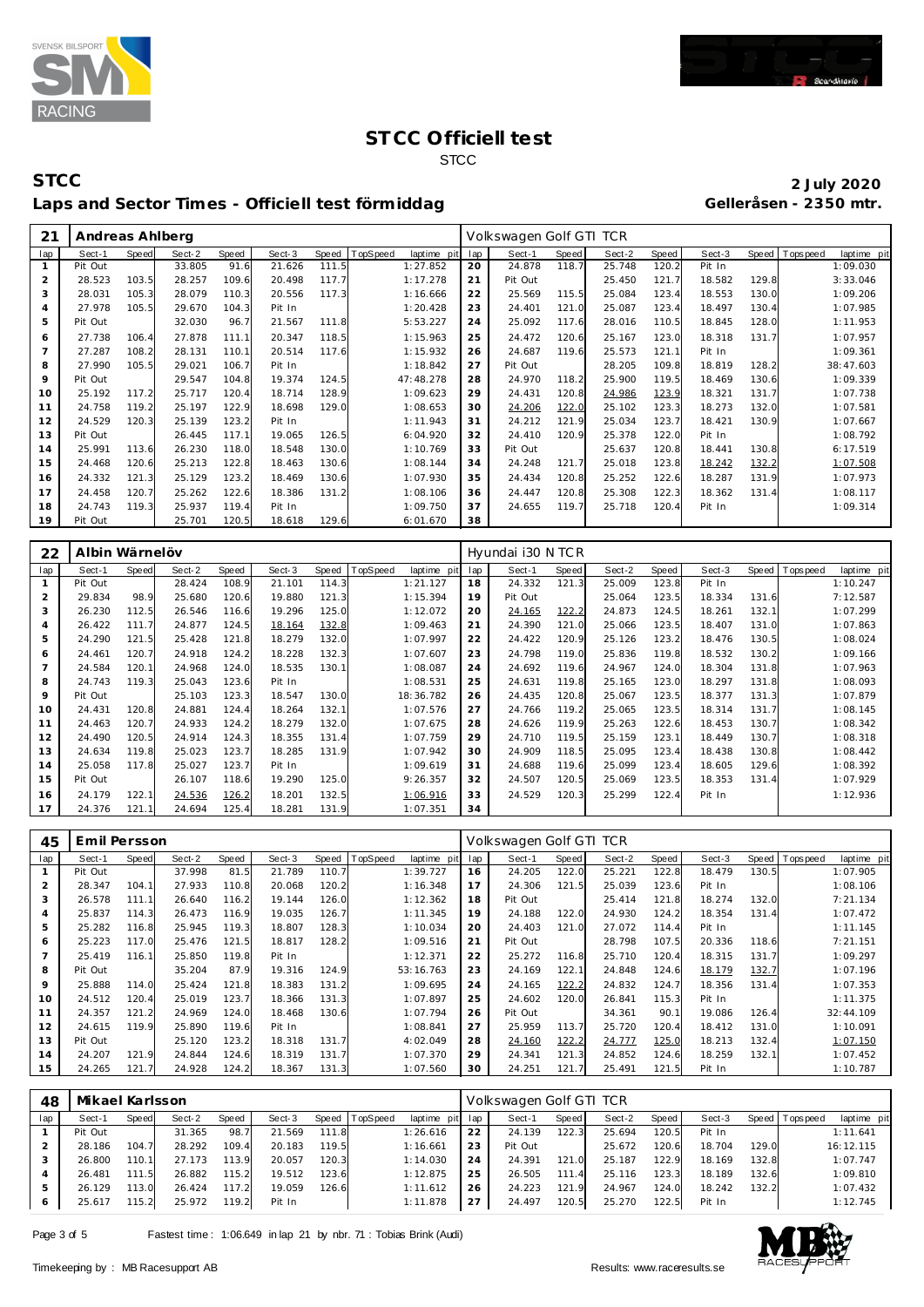



# **STCC 2 July 2020**

| Laps and Sector Times - Officiell test förmiddag | Gelleråsen - 2350 mtr. |
|--------------------------------------------------|------------------------|
|--------------------------------------------------|------------------------|

| $\overline{7}$ | Pit Out |       | 25.818 | 119.9 | 18.787 | 128.4 | 43:10.624 | 28 | Pit Out |       | 25.238 | 122.7 | 18.313 | 131.7 | 5:19.394  |
|----------------|---------|-------|--------|-------|--------|-------|-----------|----|---------|-------|--------|-------|--------|-------|-----------|
| 8              | 24.544  | 120.3 | 25.200 | 122.9 | 18.417 | 131.0 | 1:08.161  | 29 | 24.366  | 121.2 | 25.043 | 123.6 | 29.897 | 80.7  | 1:19.306  |
| 9              | 24.504  | 120.5 | 25.103 | 123.3 | 18.424 | 130.9 | 1:08.031  | 30 | 26.657  | 110.7 | 25.343 | 122.2 | 18.168 | 132.8 | 1:10.168  |
| 10             | 24.548  | 120.3 | 25.141 | 123.1 | Pit In |       | 1:09.651  | 31 | 24.868  | 118.7 | 25.048 | 123.6 | 18.287 | 131.9 | 1:08.203  |
|                | Pit Out |       | 25.110 | 123.3 | 18.286 | 131.9 | 5:12.451  | 32 | 24.784  | 119.1 | 26.885 | 115.2 | Pit In |       | 1:13.037  |
| 12             | 24.295  | 121.5 | 25.472 | 121.5 | Pit In |       | 1:11.521  | 33 | Pit Out |       | 25.821 | 119.9 | 18.688 | 129.1 | 11:21.998 |
| 13             | Pit Out |       | 25.153 | 123.1 | 18.336 | 131.5 | 4:33.992  | 34 | 24.798  | 119.0 | 25.047 | 123.6 | 18.234 | 132.3 | 1:08.079  |
| 14             | 24.424  | 120.9 | 25.123 | 123.2 | 18.207 | 132.5 | 1:07.754  | 35 | 24.542  | 120.3 | 25.144 | 123.1 | 18.223 | 132.4 | 1:07.909  |
| 15             | 24.370  | 121.1 | 25.099 | 123.4 | 18.573 | 129.9 | 1:08.042  | 36 | 24.495  | 120.5 | 25.252 | 122.6 | 18.489 | 130.5 | 1:08.236  |
| 16             | 24.383  | 121.1 | 24.936 | 124.2 | 18.381 | 131.2 | 1:07.700  | 37 | 24.571  | 120.1 | 25.256 | 122.6 | Pit In |       | 1:10.947  |
| 17             | 24.489  | 120.5 | 24.949 | 124.1 | 18.341 | 131.5 | 1:07.779  | 38 | Pit Out |       | 25.074 | 123.5 | 18.338 | 131.5 | 6:25.006  |
| 18             | 24.708  | 119.5 | 25.122 | 123.2 | Pit In |       | 1:09.390  | 39 | 24.412  | 120.9 | 25.125 | 123.2 | 18.453 | 130.7 | 1:07.990  |
| 19             | Pit Out |       | 25.586 | 121.0 | 18.580 | 129.8 | 5:54.306  | 40 | 24.435  | 120.8 | 25.187 | 122.9 | 18.398 | 131.1 | 1:08.020  |
| 20             | 24.109  | 122.4 | 24.614 | 125.8 | 18.035 | 133.7 | 1:06.758  | 41 | 29.214  | 101.0 | 26.075 | 118.7 | Pit In |       | 1:16.040  |
| 21             | 24.224  | 121.9 | 24.789 | 124.9 | 18.200 | 132.5 | 1:07.213  | 42 |         |       |        |       |        |       |           |

| 51             | Hannes Morin |       |        |       |        |       |          |             |     | Audi RS 3 LMS |       |        |       |        |       |            |             |  |
|----------------|--------------|-------|--------|-------|--------|-------|----------|-------------|-----|---------------|-------|--------|-------|--------|-------|------------|-------------|--|
| lap            | Sect-1       | Speed | Sect-2 | Speed | Sect-3 | Speed | TopSpeed | laptime pit | lap | Sect-1        | Speed | Sect-2 | Speed | Sect-3 | Speed | T ops peed | laptime pit |  |
| $\mathbf{1}$   | Pit Out      |       | 29.305 | 105.6 | 21.130 | 114.2 |          | 1:22.452    | 20  | 24.855        | 118.8 | 25.265 | 122.5 | 18.446 | 130.8 |            | 1:08.566    |  |
| 2              | 27.867       | 105.9 | 28.700 | 107.9 | 20.688 | 116.6 |          | 1:17.255    | 21  | 24.526        | 120.4 | 24.994 | 123.9 | 18.388 | 131.2 |            | 1:07.908    |  |
| 3              | 27.786       | 106.2 | 28.402 | 109.0 | 20.638 | 116.9 |          | 1:16.826    | 22  | 24.597        | 120.0 | 24.985 | 123.9 | 18.553 | 130.0 |            | 1:08.135    |  |
| $\overline{4}$ | 27.643       | 106.8 | 28.121 | 110.1 | 21.065 | 114.5 |          | 1:16.829    | 23  | 24.557        | 120.2 | 25.721 | 120.4 | 18.768 | 128.5 |            | 1:09.046    |  |
| 5              | 27.795       | 106.2 | 28.378 | 109.1 | Pit In |       |          | 1:18.946    | 24  | 24.695        | 119.5 | 25.258 | 122.6 | Pit In |       |            | 1:09.318    |  |
| 6              | Pit Out      |       | 28.095 | 110.2 | 20.783 | 116.1 |          | 2:45.554    | 25  | Pit Out       |       | 25.747 | 120.2 | 21.508 | 112.1 |            | 4:38.749    |  |
|                | 27.750       | 106.4 | 28.030 | 110.5 | 20.870 | 115.6 |          | 1:16.650    | 26  | 24.469        | 120.6 | 25.092 | 123.4 | 18.673 | 129.2 |            | 1:08.234    |  |
| 8              | 27.596       | 107.0 | 27.981 | 110.6 | 20.781 | 116.1 |          | 1:16.358    | 27  | 25.487        | 115.8 | 25.581 | 121.0 | 18.810 | 128.2 |            | 1:09.878    |  |
| 9              | 27.462       | 107.5 | 28.010 | 110.5 | 20.826 | 115.8 |          | 1:16.298    | 28  | 24.693        | 119.5 | 25.602 | 120.9 | 19.153 | 125.9 |            | 1:09.448    |  |
| 10             | 34.330       | 86.0  | 31.377 | 98.7  | 23.014 | 104.8 |          | 1:28.721    | 29  | 25.920        | 113.9 | 26.117 | 118.5 | 19.860 | 121.5 |            | 1:11.897    |  |
| 11             | 27.458       | 107.5 | 28.235 | 109.7 | 20.695 | 116.5 |          | 1:16.388    | 30  | 26.889        | 109.8 | 27.267 | 113.5 | Pit In |       |            | 1:14.717    |  |
| 12             | 27.703       | 106.6 | 28.111 | 110.1 | Pit In |       |          | 1:17.252    | 31  | Pit Out       |       | 29.730 | 104.1 | Pit In |       |            | 1:09:08.500 |  |
| 13             | Pit Out      |       | 28.141 | 110.0 | 20.582 | 117.2 |          | 3:00.587    | 32  | Pit Out       |       | 29.616 | 104.5 | 20.523 | 117.5 |            | 3:21.828    |  |
| 14             | 27.260       | 108.3 | 27.941 | 110.8 | 20.521 | 117.5 |          | 1:15.722    | 33  | 24.577        | 120.1 | 26.108 | 118.6 | 18.685 | 129.1 |            | 1:09.370    |  |
| 15             | 27.388       | 107.8 | 28.166 | 109.9 | 20.861 | 115.6 |          | 1:16.415    | 34  | 24.793        | 119.1 | 25.392 | 121.9 | 18.616 | 129.6 |            | 1:08.801    |  |
| 16             | 27.556       | 107.1 | 28.020 | 110.5 | 20.558 | 117.3 |          | 1:16.134    | 35  | 24.596        | 120.0 | 25.224 | 122.7 | 18.895 | 127.7 |            | 1:08.715    |  |
| 17             | 27.813       | 106.1 | 28.720 | 107.8 | Pit In |       |          | 1:18.323    | 36  | 24.676        | 119.6 | 25.515 | 121.3 | 19.769 | 122.0 |            | 1:09.960    |  |
| 18             | Pit Out      |       | 30.563 | 101.3 | Pit In |       |          | 1:03:19.417 | 37  | 24.747        | 119.3 | 26.943 | 114.9 | Pit In |       |            | 1:10.735    |  |
| 19             | Pit Out      |       | 30.416 | 101.8 | 19.117 | 126.2 |          | 3:56.383    | 38  |               |       |        |       |        |       |            |             |  |

| 71             | <b>Tobias Brink</b> |              |        |       |        |       |                         |     | Audi RS 3 LMS |       |        |       |        |       |                  |             |  |
|----------------|---------------------|--------------|--------|-------|--------|-------|-------------------------|-----|---------------|-------|--------|-------|--------|-------|------------------|-------------|--|
| lap            | Sect-1              | <b>Speed</b> | Sect-2 | Speed | Sect-3 | Speed | TopSpeed<br>laptime pit | lap | Sect-1        | Speed | Sect-2 | Speed | Sect-3 | Speed | <b>Tops peed</b> | laptime pit |  |
|                | Pit Out             |              | 28.579 | 108.3 | 20.982 | 115.0 | 1:19.115                | 19  | 25.624        | 115.2 | 26.410 | 117.2 | Pit In |       |                  | 1:12.511    |  |
| $\overline{2}$ | 27.673              | 106.7        | 28.270 | 109.5 | 20.929 | 115.2 | 1:16.872                | 20  | Pit Out       |       | 27.408 | 113.0 | 18.651 | 129.3 |                  | 3:57.375    |  |
| 3              | 27.494              | 107.4        | 28.345 | 109.2 | 20.790 | 116.0 | 1:16.629                | 21  | 24.015        | 122.9 | 24.550 | 126.1 | 18.084 | 133.4 |                  | 1:06.649    |  |
| $\overline{4}$ | 27.577              | 107.0        | 33.940 | 91.2  | 20.923 | 115.3 | 1:22.440                | 22  | 24.060        | 122.7 | 24.495 | 126.4 | 18.597 | 129.7 |                  | 1:07.152    |  |
| 5              | 27.670              | 106.7        | 28.633 | 108.  | 20.967 | 115.0 | 1:17.270                | 23  | 29.559        | 99.9  | 30.153 | 102.7 | Pit In |       |                  | 1:20.646    |  |
| 6              | 27.635              | 106.8        | 28.505 | 108.6 | 21.013 | 114.8 | 1:17.153                | 24  | Pit Out       |       | 29.727 | 104.1 | 19.687 | 122.5 |                  | 3:35.580    |  |
| $\overline{7}$ | 32.738              | 90.2         | 39.360 | 78.7  | Pit In |       | 1:36.971                | 25  | 24.109        | 122.4 | 24.640 | 125.6 | 18.239 | 132.2 |                  | 1:06.988    |  |
| 8              | Pit Out             |              | 34.527 | 89.7  | 22.532 | 107.0 | 20:53.227               | 26  | 24.126        | 122.4 | 25.090 | 123.4 | 18.290 | 131.9 |                  | 1:07.506    |  |
| 9              | 26.136              | 112.9        | 27.102 | 114.2 | 19.806 | 121.8 | 1:13.044                | 27  | 28.760        | 102.6 | 31.889 | 97.1  | 22.322 | 108.1 |                  | 1:22.971    |  |
| 10             | 32.041              | 92.1         | 33.387 | 92.7  | Pit In |       | 1:29.857                | 28  | 24.196        | 122.0 | 24.780 | 124.9 | 18.332 | 131.6 |                  | 1:07.308    |  |
| 11             | Pit Out             |              | 27.209 | 113.8 | 20.491 | 117.7 | 52:10.192               | 29  | 27.440        | 107.6 | 28.004 | 110.6 | Pit In |       |                  | 1:19.002    |  |
| 12             | 26.045              | 113.3        | 27.544 | 112.4 | Pit In |       | 1:15.139                | 30  | Pit Out       |       | 26.715 | 115.9 | 19.846 | 121.5 |                  | 56:21.963   |  |
| 13             | Pit Out             |              | 25.448 | 121.7 | 18.743 | 128.7 | 3:39.300                | 31  | 26.002        | 113.5 | 26.559 | 116.6 | Pit In |       |                  | 1:12.400    |  |
| 14             | 24.534              | 120.3        | 24.841 | 124.6 | 18.419 | 131.0 | 1:07.794                | 32  | Pit Out       |       | 25.418 | 121.8 | 19.170 | 125.8 |                  | 3:34.813    |  |
| 15             | 24.248              | 121.7        | 24.832 | 124.7 | 18.294 | 131.8 | 1:07.374                | 33  | 24.070        | 122.6 | 24.794 | 124.9 | 18.229 | 132.3 |                  | 1:07.093    |  |
| 16             | 24.233              | 121.8        | 24.854 | 124.6 | 18.486 | 130.5 | 1:07.573                | 34  | 24.140        | 122.3 | 24.983 | 123.9 | 18.456 | 130.7 |                  | 1:07.579    |  |
| 17             | 28.979              | 101.9        | 30.165 | 102.6 | Pit In |       | 1:20.511                | 35  | 24.249        | 121.7 | 24.849 | 124.6 | 18.453 | 130.7 |                  | 1:07.551    |  |
| 18             | Pit Out             |              | 29.036 | 106.6 | 19.748 | 122.1 | 7:48.494                | 36  | 25.283        | 116.8 | 29.158 | 106.2 | Pit In |       |                  | 1:16.847    |  |

| -91 | Magnus Gustavsen |       |        |       |        |       |                  |                 |    | Audi RS 3 LMS |       |        |       |        |       |                   |             |  |  |
|-----|------------------|-------|--------|-------|--------|-------|------------------|-----------------|----|---------------|-------|--------|-------|--------|-------|-------------------|-------------|--|--|
| lap | Sect-1           | Speed | Sect-2 | Speed | Sect-3 |       | Speed   TopSpeed | laptime pit lap |    | Sect-1        | Speed | Sect-2 | Speed | Sect-3 |       | Speed   Tops peed | laptime pit |  |  |
|     | Pit Out          |       | 31.801 | 97.4  | 20.950 | 115.1 |                  | 1:27.165        | 27 | 24.768        | 119.2 | 25.553 | 121.2 | 18.817 | 128.2 |                   | 1:09.138    |  |  |
|     | 28.317           | 104.2 | 28.452 | 108.8 | 20.826 | 115.8 |                  | 1:17.595        | 28 | 25.004        | 118.1 | 25.471 | 121.5 | 18.816 | 128.2 |                   | 1:09.291    |  |  |
|     | 28.031           | 105.3 | 28.439 | 108.9 | 20.794 | 116.0 |                  | 1:17.264        | 29 | 25.015        | 118.0 | 25.494 | 121.4 | 19.005 | 126.9 |                   | 1:09.514    |  |  |
|     | 28.065           | 105.2 | 29.023 | 106.7 | 21.003 | 114.8 |                  | 1:18.091        | 30 | 24.936        | 118.4 | 25.721 | 120.4 | Pit In |       |                   | 1:11.224    |  |  |
| 5   | 28.505           | 103.6 | 28.574 | 108.4 | 20.997 | 114.9 |                  | 1:18.076        | 31 | Pit Out       |       | 26.806 | 115.5 | 20.799 | 116.0 |                   | 7:38.389    |  |  |
| O   | 28.203           | 104.7 | 28.362 | 109.2 | 20.798 | 116.0 |                  | 1:17.363        | 32 | 26.935        | 109.6 | 25.686 | 120.5 | 18.461 | 130.7 |                   | 1:11.082    |  |  |
|     | 37.719           | 78.3  | 28.556 | 108.4 | 20.955 | 115.1 |                  | 1:27.230        | 33 | 24.667        | 119.7 | 25.232 | 122.7 | 18.448 | 130.7 |                   | 1:08.347    |  |  |